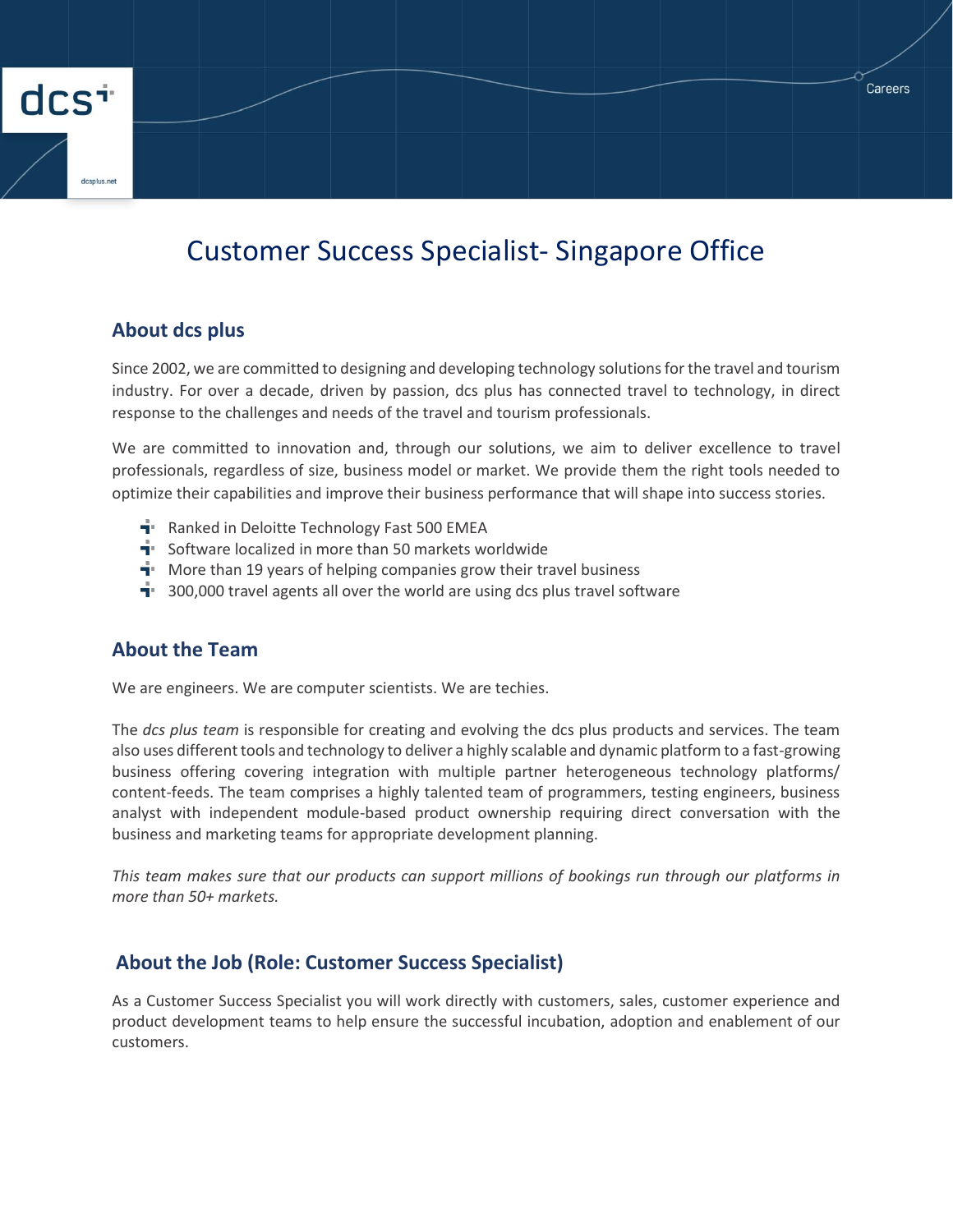

## **What's in it for you?**

- $\mathbf{\dot{a}}$ . A role inside a growing company activating in a changing and versatile industry.
- $\mathbf{I}^*$  Opportunity for learning, development, and recognition in a young and family-like environment.
- $\mathbf{\dot{a}}$  Continuous growth ensured by training & constant feedback sessions.
- $\mathbf{F}$  Certainty and stability of the team and of the working environment, collaborative and resultsoriented culture.
- $\mathbf{u}$  Opportunity to work with a strong-growing company that continues to gain notoriety and expand in new markets.

#### **Responsibilities**

- $\mathbf{F}$  As a Customer Success Specialist you will work directly with customers, sales, delivery and product development teams to help ensure the successful incubation, adoption and enablement of our customers;
- $\mathbf{\dot{a}}$  Earning the right as a trusted advisor requires a unique blend of being polished with customers, being technically savvy, incorporating out of the box thinking, and having the ability to drive and engage multiple stakeholders to translate and communicate business requirements into a solution vision that meets the customer's business needs.
- $\dot{\mathbf{r}}$  The role will include being a key field partner for technical teams, working closely with customers, as well as assisting initial sales and delivery to customers who require advanced architecture designs and services.
- $\mathbf{u}$  Your knowledge and experiences will also be leveraged as a part of continuous feedback loop to drive architectural best practices and tooling required to increase adoption, retention and overall customer experience';
- $\mathbf{u}$  Your work will have a real impact on the success of customers and their business. You'll be part of an agile and bright team that embraces open communication, empowerment, innovation, teamwork and a shared focus on customer success.
- $\mathbf{\dot{a}}$ . Whether it's a best-practice session for a new customer, addressing technical pain points, or enabling a team on the technology, you're willing to take the time to provide deep explanations and find solutions where needed.
- $\mathbf{F}$  Acts as brand ambassadors for dcs plus products.